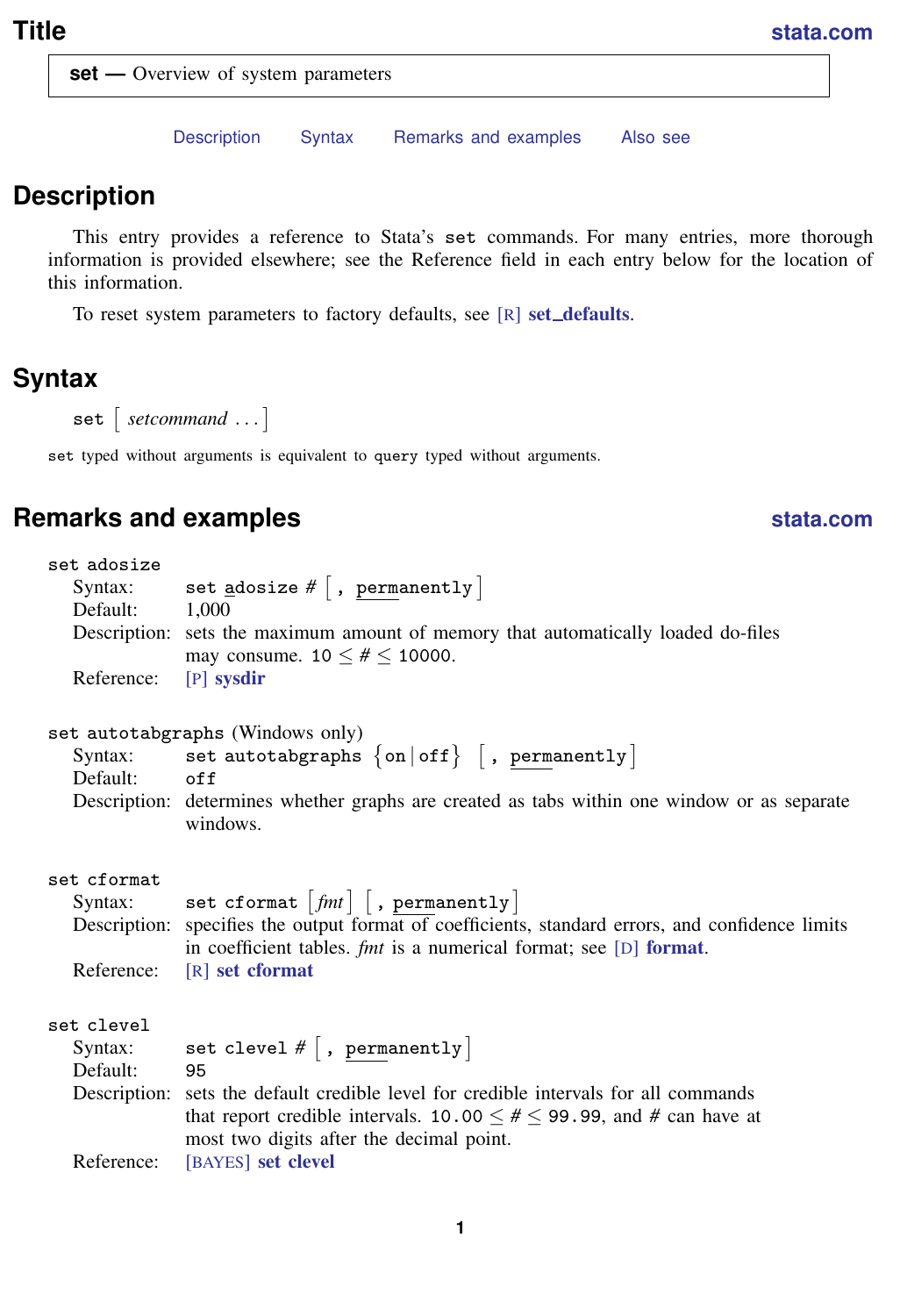set coeftabresults

 $\texttt{Syntax:}\qquad \texttt{set coefficients} \ \big\{\texttt{on} \, | \, \texttt{off}\big\}$ 

Default: on

Description: determines whether coefficient table results are stored in  $r()$ .

There is no permanently option because permanently is implied.

set conren (Unix console only)

Syntax 1: set conren Syntax 2: set conren clear Syntax 3: set conren  $\begin{bmatrix} \text{sf} \mid \text{bf} \mid \text{it} \end{bmatrix}$  $\{ \underline{\text{result}} \mid [\text{txt} \mid \text{text}] \mid \text{input} \mid \underline{\text{error}} \mid \underline{\text{link}} \mid \underline{\text{hilite}} \}$  $\lceil char[char...] \rceil$ Syntax 4: set conren  $\{$ ulon  $|$  <u>ulof</u>f $\}$   $[char$   $[char...]$ Syntax 5: set conren reset  $\lceil char \rceil char \ldots \rceil$ Description: can possibly make the output on your screen appear prettier. set conren displays a list of the currently defined display codes. set conren clear clears all codes. set conren followed by a font type (bf, sf, or it) and display context (result, error, link, or hilite) and then followed by a series of space-separated characters sets the code for the specified font type and display context. If the font type is omitted, the code is set to the same specified code for all three font types. set conren ulon and set conren uloff set the codes for turning on and off underlining. set conren reset sets the code that will turn off all display and underlining codes. Reference: [GSU] [conren](https://www.stata.com/manuals/gsuconren.pdf#gsuconren)

set copycolor (Mac and Windows only)

 $\texttt{Syntax:} \qquad \texttt{set copycolor} \; \big\{ \underline{\texttt{auto}}{}{}{m}\texttt{atic} \, | \, \texttt{asis} \, | \, \texttt{gs1} \, | \, \texttt{gs3} \big\} \; \big\lceil \, , \, \, \texttt{per}{}{}{m}\texttt{ent1y} \, \big\rceil$ Default: automatic Description: determines how colors are handled when graphs are copied to the Clipboard. Reference: [G-2] [set printcolor](https://www.stata.com/manuals/g-2setprintcolor.pdf#g-2setprintcolor)

set dockable (Windows only)  $\texttt{Syntax:}\qquad \texttt{set} \texttt{ dockable}\ \{\texttt{on} \, | \, \texttt{off}\} \ \ \big[\ \texttt{, permanently}\ \big]$ Default: on Description: determines whether to enable the use of dockable window characteristics, including the ability to dock or tab a window into another window.

set docx\_hardbreak

 $\texttt{Syntax:}\qquad \texttt{set docx\_hardbreak} \; \big\{\texttt{on} \, | \, \texttt{off} \big\}$ 

Default: off

Description: determines whether spaces are added after hard line breaks within text blocks Reference: [RPT] [set docx](https://www.stata.com/manuals/rptsetdocx.pdf#rptsetdocx)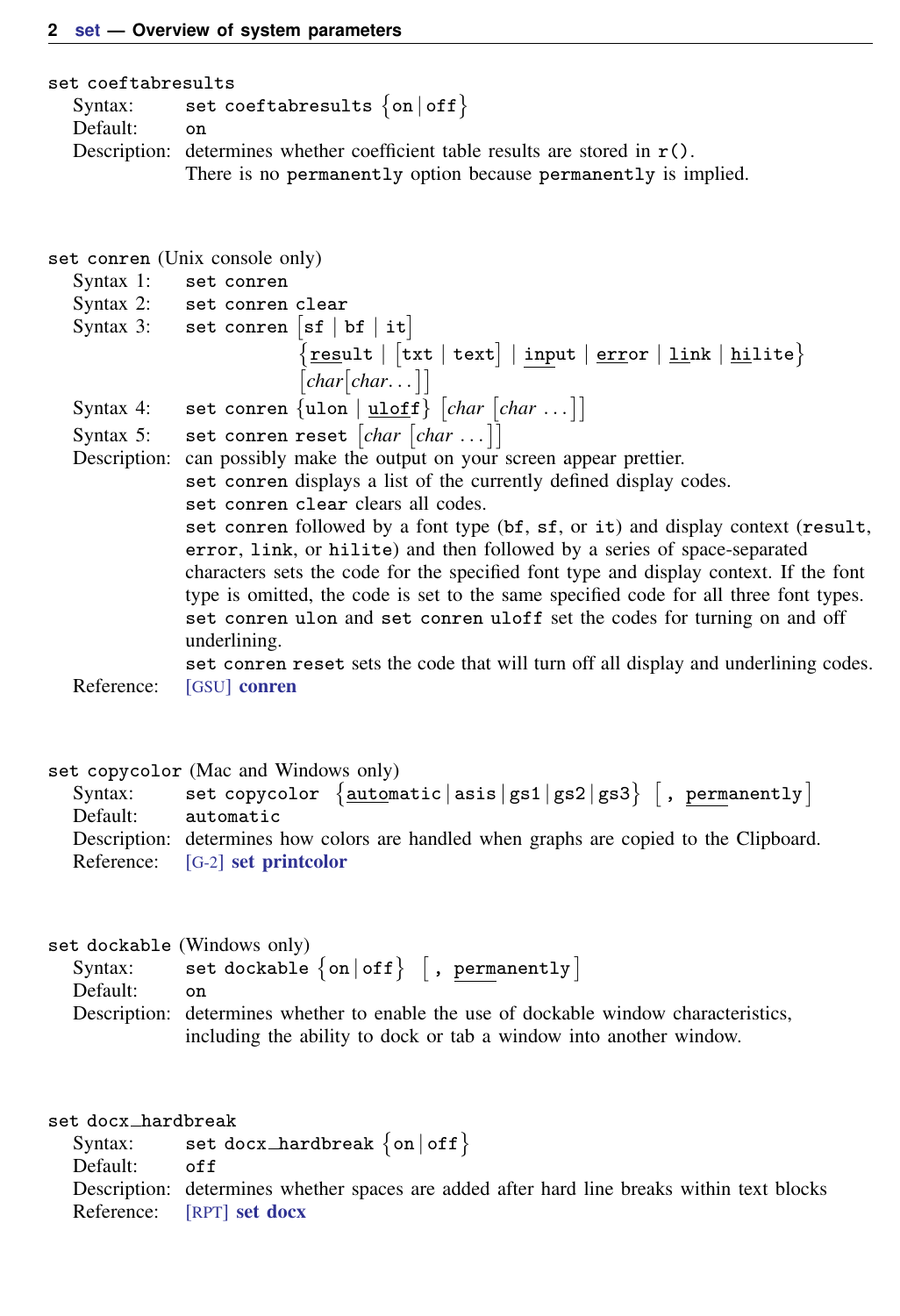| set docx_paramode                                     |                                                                                                                                                                                                                                                                                                                              |
|-------------------------------------------------------|------------------------------------------------------------------------------------------------------------------------------------------------------------------------------------------------------------------------------------------------------------------------------------------------------------------------------|
| Syntax:<br>Default:                                   | set docx_paramode $\{on   off\}$<br>off<br>Description: determines whether empty lines in a text block signal the beginning of a                                                                                                                                                                                             |
| Reference:                                            | new paragraph<br>[RPT] set docx                                                                                                                                                                                                                                                                                              |
| set dots<br>Syntax:                                   | set dots $\{on   off\}$ [, permanently]                                                                                                                                                                                                                                                                                      |
| Default:                                              | on                                                                                                                                                                                                                                                                                                                           |
|                                                       | Description: enables or disables commands that support the dots () option from reporting a<br>dot each time statistics are computed from a sample or resample of the dataset.                                                                                                                                                |
| Syntax:                                               | set doublebuffer (Windows only)<br>set double<br>buffer $\big\{\texttt{on}\, \,\texttt{off}\big\}$ [ , permanently ]                                                                                                                                                                                                         |
| Default:                                              | on<br>Description: enables or disables double buffering of the Results, Viewer, and Data Editor<br>windows. Double buffering prevents the windows from flickering when redrawn<br>or resized. Users who encounter performance problems such as the Results window<br>outputting very slowly should disable double buffering. |
| set dp<br>Syntax:<br>Default:<br>Reference:           | set dp $\{comma   period\}$ [, permanently]<br>period<br>Description: determines whether a period or a comma is to be used as the decimal point.<br>$[D]$ format                                                                                                                                                             |
| set emptycells<br>Syntax:<br>Default:<br>Reference:   | set emptycells $\{ \text{keep} \,   \, \text{drop} \}$ $\lceil$ , permanently $\rceil$<br>keep<br>Description: sets what to do with empty cells in interactions.<br>[R] set emptycells                                                                                                                                       |
| set etable_style<br>Syntax:<br>Default:<br>Reference: | set etable_style $\{$ etable $ \mathit{style} $ $ $ , permanently $ $<br>etable<br>Description: controls the default styles used in tables created by etable.<br>[TABLES] set etable_style                                                                                                                                   |
| Syntax:<br>Default:                                   | set fastscroll (Unix and Windows only)<br>set fastscroll $\{on   off\}$ , permanently<br>on<br>Description: sets the scrolling method for new output in the Results window. Setting<br>fastscroll to on is faster but can be jumpy. Setting fastscroll to off                                                                |
|                                                       | is slower but smoother.                                                                                                                                                                                                                                                                                                      |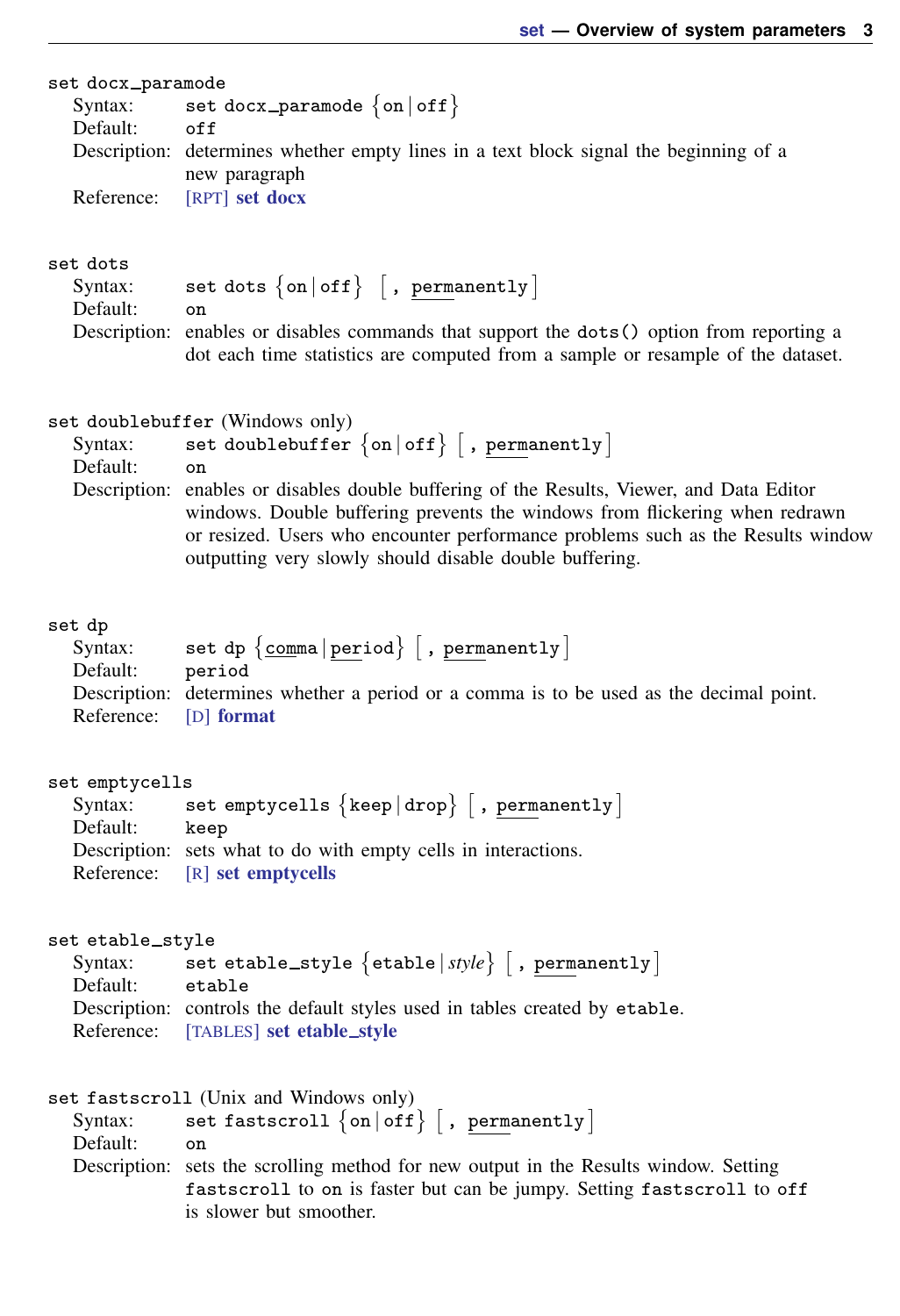| set floatwindows (Windows only)       |                                                                                                                                                                                                                                                                                                                                                  |  |
|---------------------------------------|--------------------------------------------------------------------------------------------------------------------------------------------------------------------------------------------------------------------------------------------------------------------------------------------------------------------------------------------------|--|
| Syntax:                               | set floatwindows $\{on   off\}$                                                                                                                                                                                                                                                                                                                  |  |
| Default:                              | off                                                                                                                                                                                                                                                                                                                                              |  |
|                                       | Description: determines whether to enable floating window behavior for dialog boxes and dockable<br>window. The term "float" in this context means that a window will always float<br>over the main Stata window; these windows cannot be placed behind the main Stata<br>window. There is no permanently option because permanently is implied. |  |
| set fredkey                           | set fredkey $key$ , permanently                                                                                                                                                                                                                                                                                                                  |  |
| Syntax:                               | Description: sets the API key for importing data from the Federal Reserve Economic Data.                                                                                                                                                                                                                                                         |  |
| Reference:                            | [D] import fred                                                                                                                                                                                                                                                                                                                                  |  |
| set fybase                            | set fvbase $\{$ on $ $ of f $\}$                                                                                                                                                                                                                                                                                                                 |  |
| Syntax:                               | Description: specifies whether to automatically determine the default base level for factor variables.                                                                                                                                                                                                                                           |  |
| set fvlabel                           | set fvlabel $\{ \text{on}   \text{off } \}$ , permanently                                                                                                                                                                                                                                                                                        |  |
| Syntax:                               | Description: specifies whether to display factor-variable value labels in coefficient tables.                                                                                                                                                                                                                                                    |  |
| Reference:                            | [R] set showbaselevels                                                                                                                                                                                                                                                                                                                           |  |
| set fvtrack<br>Syntax:                | set fvtrack { term   factor }  , permanently  <br>Description: allows you to control how Stata keeps track of factor levels when you use<br>factor-variables notation.                                                                                                                                                                           |  |
| set fvwrap                            | set fvwrap $#$ , permanently                                                                                                                                                                                                                                                                                                                     |  |
| Syntax:                               | Description: specifies that long value labels wrap $#$ lines in coefficient tables.                                                                                                                                                                                                                                                              |  |
| Reference:                            | [R] set showbaselevels                                                                                                                                                                                                                                                                                                                           |  |
| set fvwrapon<br>Syntax:<br>Reference: | set fvwrapon $\{$ word $ $ width $\}$ $\left[$ , permanently $\right]$<br>Description: specifies whether value labels that wrap will break at word boundaries or break<br>based on available space.<br>[R] set showbaselevels                                                                                                                    |  |
| set graphics                          | set graphics $\{on   off\}$                                                                                                                                                                                                                                                                                                                      |  |
| Syntax:                               | on; default is off for console Stata                                                                                                                                                                                                                                                                                                             |  |
| Default:                              | Description: determines whether graphs are displayed on your monitor.                                                                                                                                                                                                                                                                            |  |
| Reference:                            | [G-2] set graphics                                                                                                                                                                                                                                                                                                                               |  |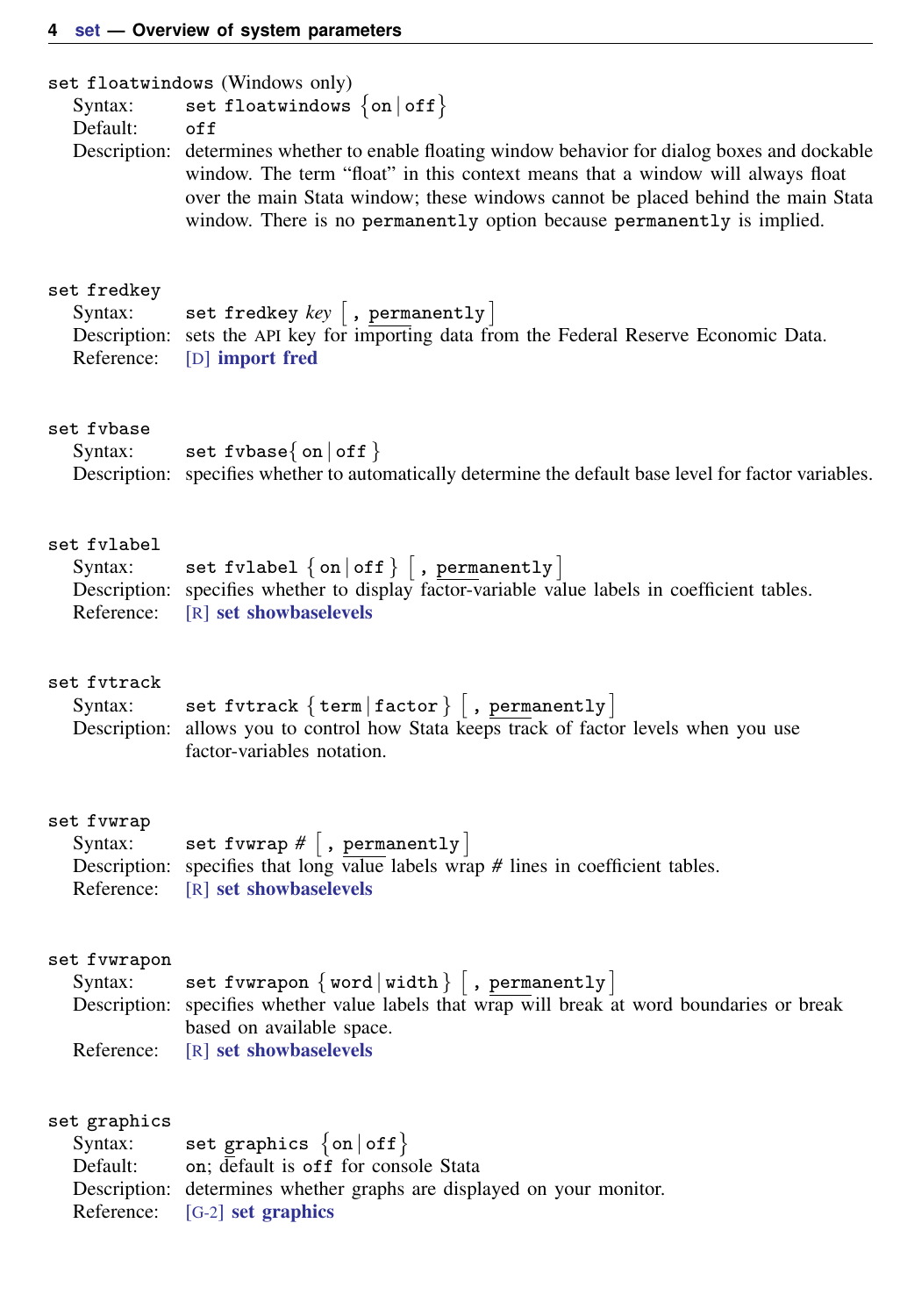| set haverdir  |                                                                            |
|---------------|----------------------------------------------------------------------------|
|               | Syntax: set haverdir " $path$ " , permanently ]                            |
|               | Description: specifies the directory where the Haver databases are stored. |
|               | Reference: [D] import haver                                                |
|               |                                                                            |
|               |                                                                            |
| set httpproxy |                                                                            |
|               | Syntax: set httpproxy $\{on   off\}$ [, init]                              |

Default: off Description: turns on/off the use of a proxy server. There is no permanently option because permanently is implied. Reference: [R] [netio](https://www.stata.com/manuals/rnetio.pdf#rnetio)

#### set httpproxyauth

| Syntax:              | set httpproxyauth $\{on   off\}$                                                |
|----------------------|---------------------------------------------------------------------------------|
| Default:             | off.                                                                            |
|                      | Description: determines whether authorization is required for the proxy server. |
|                      | There is no permanently option because permanently is implied.                  |
| Reference: [R] netio |                                                                                 |

#### set httpproxyhost

| Syntax:              | set httpproxyhost $\lceil \cdot \rceil$ <i>name</i> $\lceil \cdot \rceil$                  |
|----------------------|--------------------------------------------------------------------------------------------|
|                      | Description: sets the name of a host to be used as a proxy server. There is no permanently |
|                      | option because permanently is implied.                                                     |
| Reference: [R] netio |                                                                                            |

#### set httpproxyport

| Syntax:    | set httpproxyport $#$                                                                |
|------------|--------------------------------------------------------------------------------------|
| Default:   | 8080 if Stata cannot autodetect the proper setting for your computer.                |
|            | Description: sets the port number for a proxy server. There is no permanently option |
|            | because permanently is implied.                                                      |
| Reference: | [R] netio                                                                            |

#### set httpproxypw

| Syntax:              | set httpproxypw ["]password["]                                                     |
|----------------------|------------------------------------------------------------------------------------|
|                      | Description: sets the appropriate password. There is no permanently option because |
|                      | permanently is implied.                                                            |
| Reference: [R] netio |                                                                                    |

Reference: [R] [netio](https://www.stata.com/manuals/rnetio.pdf#rnetio)

#### set httpproxyuser

Syntax: set httpproxyuser ["] name ["] Description: sets the appropriate user ID. There is no permanently option because permanently is implied. Reference: [R] [netio](https://www.stata.com/manuals/rnetio.pdf#rnetio)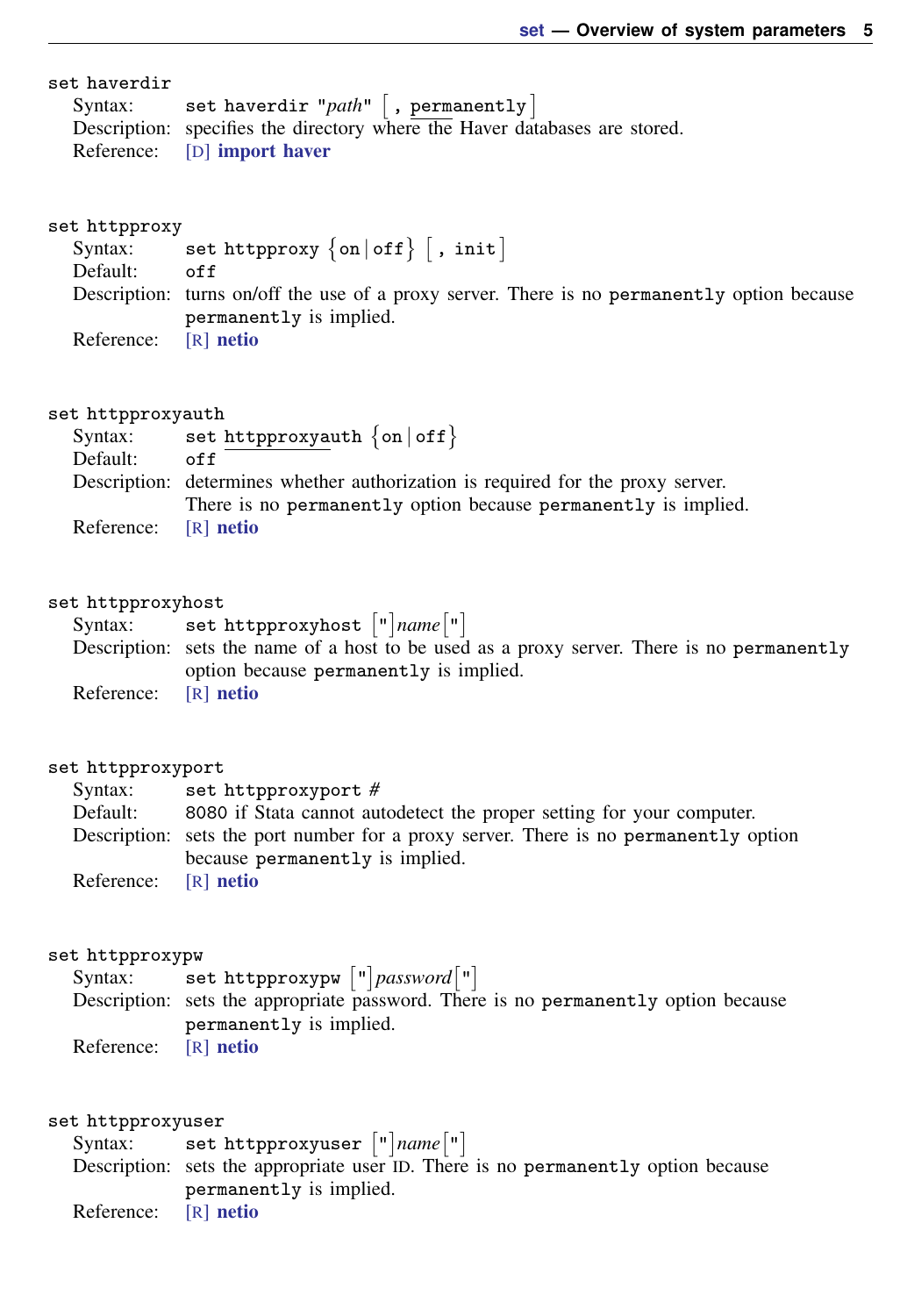set include\_bitmap (Mac only)  $\texttt{Syntax:}\qquad \texttt{set include\_bitmap}\; \big\{\texttt{on} \, \vert \, \texttt{off} \big\} \; \big[ \; , \; \texttt{permanently} \, \big]$ Default: on Description: sets the output behavior when copying an image to the Clipboard.

#### set iterlog

 $\texttt{Syntax:}\qquad \texttt{set} \texttt{iterlog}\ \set{\texttt{on} \, \vert \, \texttt{off} \, \} \, \bigl[ \, , \, \texttt{permanently} \, \bigr]$ Description: specifies whether to display an iteration log. Reference: [R] *[set iter](https://www.stata.com/manuals/rsetiter.pdf#rsetiter)*

#### set java\_heapmax

| Syntax: | set java_heapmax { default $\# \lceil m \rceil g \rceil$ }                                  |
|---------|---------------------------------------------------------------------------------------------|
|         | Description: sets the maximum amount of heap memory allocated for the Java Virtual Machine. |
|         | Reference: set java_heapmax is a synonym for java set heapmax; see $[P]$ Java utilities     |

#### set java\_home

| Syntax: | set java_home $\{$ default $ $ "path_to_java_home_dir" $\}$                       |
|---------|-----------------------------------------------------------------------------------|
|         | Description: sets the path to the Java Runtime Environment.                       |
|         | Reference: set java_home is a synonym for java set home; see $[P]$ Java utilities |

#### set lapack mkl

| set lapack_mkl {on   off } $\lceil$ , permanently $\rceil$      |
|-----------------------------------------------------------------|
| 0n                                                              |
| Description: specifies whether to use Intel MKL LAPACK routines |
| Reference: [M-1] <b>LAPACK</b>                                  |
|                                                                 |

#### set lapack\_mkl\_cnr

Syntax: set lapack  $mkl cn$  { default | auto | compatible | off } Default: on Description: sets the conditional numerical reproducibility mode for Intel MKL LAPACK routines Reference: [M-1] [LAPACK](https://www.stata.com/manuals/m-1lapack.pdf#m-1LAPACK)

#### set level

| Syntax:    | set level $#$ , permanently                                                              |
|------------|------------------------------------------------------------------------------------------|
| Default:   | 95                                                                                       |
|            | Description: sets the default confidence level for confidence intervals for all commands |
|            | that report confidence intervals. 10.00 $\leq$ # $\leq$ 99.99, and # can have at         |
|            | most two digits after the decimal point.                                                 |
| Reference: | R level                                                                                  |

#### set linegap

Syntax: set linegap *#*

Default: 1

Description: sets the space between lines, in pixels, in the Results window. There is no permanently option because permanently is implied.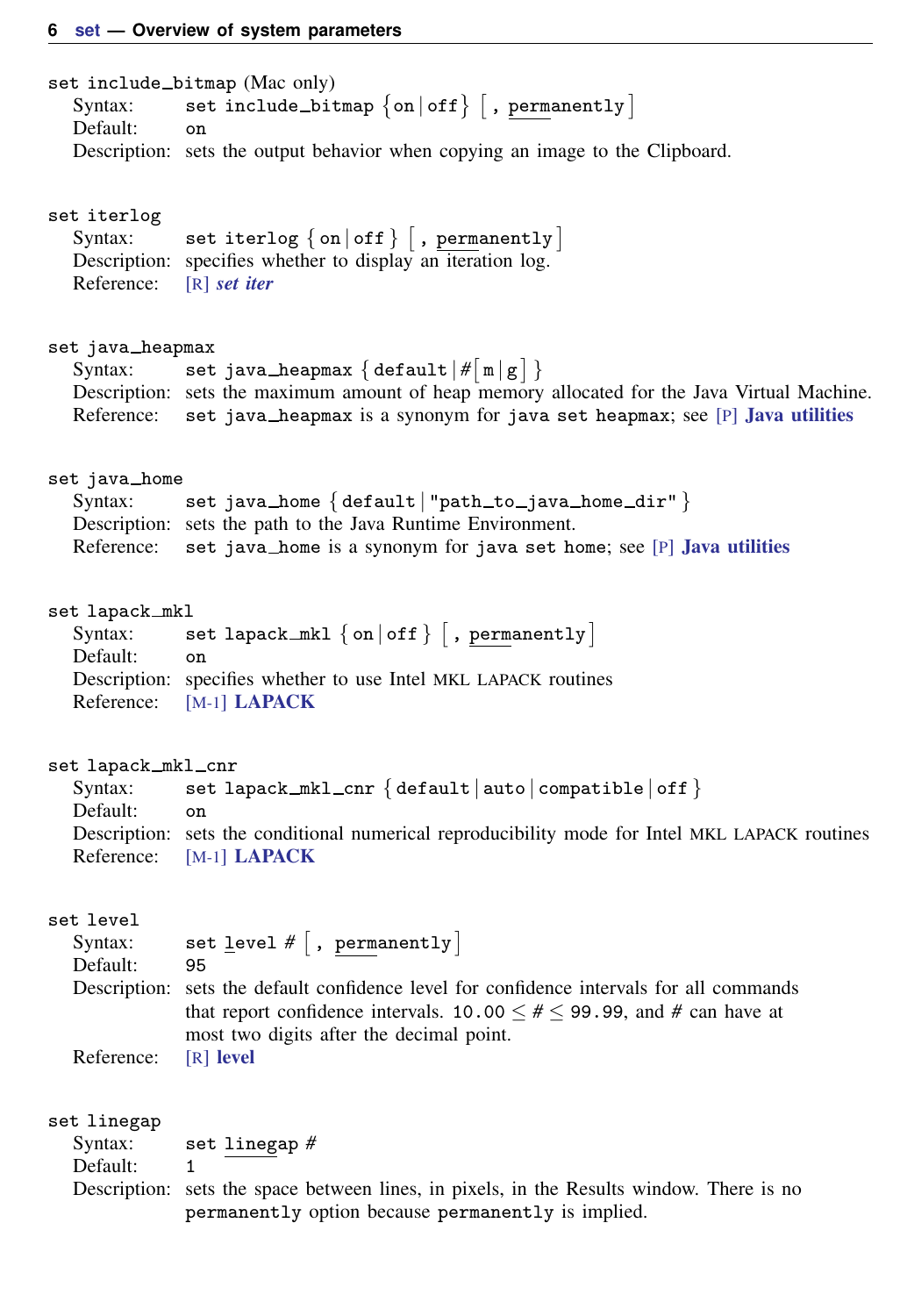#### set linesize

| Syntax:              | set linesize $\#$                                                                      |
|----------------------|----------------------------------------------------------------------------------------|
|                      | Default: 1 less than the full width of the screen                                      |
|                      | Description: sets the line width, in characters, for both the screen and the log file. |
| Reference: $[R]$ log |                                                                                        |

# set locale\_functions<br>Syntax: set loca

set locale\_functions *locale* Default: en\_US Description: sets the locale to be used by functions that take *locale* as an optional argument. Reference: [P] [set locale](https://www.stata.com/manuals/psetlocale_functions.pdf#psetlocale_functions)\_functions

#### set locale\_ui

| Syntax:  | set locale_ui locale                                                 |
|----------|----------------------------------------------------------------------|
| Default: | en_US                                                                |
|          | Description: sets the locale that Stata uses for the user interface. |
|          | Reference: [P] set locale_ui                                         |

#### set locksplitters (Windows only)

Syntax: set locksplitters  $\{\textsf{on} \, | \, \textsf{off}\}$   $\begin{bmatrix} , & \textsf{permanently} \end{bmatrix}$ Default: off

Description: determines whether splitters should be locked so that docked windows cannot be resized.

#### set logtype

| ις τοκιλης           |                                                                      |
|----------------------|----------------------------------------------------------------------|
| Syntax:              | set logtype $\{$ text $ $ smcl $\}$ $\left[$ , permanently $\right]$ |
| Default:             | smc1                                                                 |
|                      | Description: sets the default log filetype.                          |
| Reference: $[R]$ log |                                                                      |
|                      |                                                                      |

#### set lstretch

 $\texttt{Syntax:}\qquad \texttt{set} \texttt{lstretch} \; \lceil \texttt{on} \, \rceil \texttt{off} \; \rceil \; \; \lceil \, , \; \texttt{permanently} \, \rceil$ Description: specifies whether to automatically widen the coefficient table up to the width of the Results window to accommodate longer variable names. Default: on

set matacache, set matafavor, set matalibs, set matalnum, set matamofirst, set mataoptimize, set matasolvetol, and set matastrict; see [M-3] [mata set](https://www.stata.com/manuals/m-3mataset.pdf#m-3mataset).

set maxbezierpath (Mac only) Syntax: set maxbezierpath #  $\lceil$  , permanently  $\rceil$ Default: Description: sets the maximum number of lines that can be added to a Bézier path when rendering a Stata graph to the screen.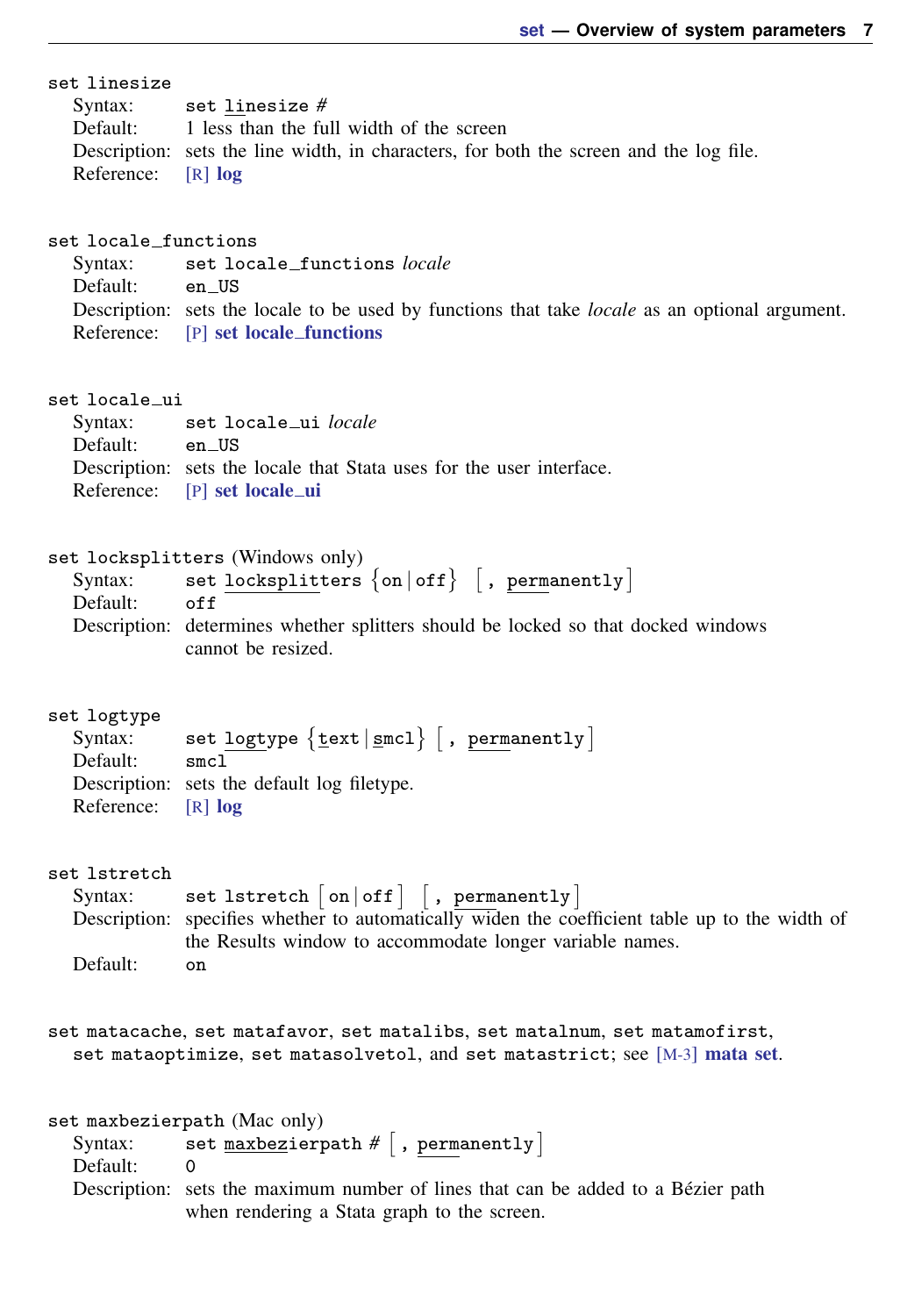#### set maxdb

| Syntax:             | set maxdb $#$ , permanently                                                        |
|---------------------|------------------------------------------------------------------------------------|
| Default:            | 50.                                                                                |
|                     | Description: sets the maximum number of dialog boxes whose contents are remembered |
|                     | from one invocation to the next during a session. $5 \leq # \leq 1000$             |
| Reference: $[R]$ db |                                                                                    |

#### set maxiter

Syntax: set maxiter  $\#$   $\left[$  , permanently  $\right]$ Default: 16000 Description: sets the default maximum number of iterations for estimation commands.  $0 \leq # \leq 16000$ Reference: [R] *[set iter](https://www.stata.com/manuals/rsetiter.pdf#rsetiter)*

#### set max\_memory

| Syntax:    | set max_memory $\#[b   k   m   g]$ , permanently                                      |
|------------|---------------------------------------------------------------------------------------|
| Default:   | . (all the memory the operating system will supply)                                   |
|            | Description: specifies the maximum amount of memory Stata can use to store your data. |
|            | $2 \times$ segmentsize $4 \times 5$ .                                                 |
| Reference: | [D] memory                                                                            |

#### set max\_preservemem

| Syntax: | set max_preservemem $\#[b   k   m   g]$ , permanently                         |
|---------|-------------------------------------------------------------------------------|
|         | Default: $1g(1)$ gigabyte)                                                    |
|         | Description: controls the maximum amount of memory preserve will use to store |
|         | preserved datasets in memory.                                                 |
|         | Reference: [P] preserve                                                       |

#### set maxvar

| Syntax:  | set maxvar $#$ , permanently                                                                |
|----------|---------------------------------------------------------------------------------------------|
| Default: | 5000 for Stata/MP and Stata/SE and 2048 for Stata/BE                                        |
|          | Description: sets the maximum number of variables. This can be changed only in Stata/MP and |
|          | Stata/SE, 2048 $\lt$ # $\lt$ 32767                                                          |
|          | Reference: [D] memory                                                                       |

#### set min\_memory

Syntax: set min\_memory  $\#\big[\mathtt{b} \,|\, \mathtt{k} \,|\, \mathfrak{m} \,|\, \mathtt{g}\big]$   $\big[$  , permanently  $\big]$ Default: 0 Description: specifies an amount of memory Stata will not fall below. This setting affects efficiency, not the size of datasets you can analyze.  $0 \leq # \leq$  max memory Reference: [D] [memory](https://www.stata.com/manuals/dmemory.pdf#dmemory)

#### set more

Syntax: set more  $\{$  on  $|$  off  $\}$   $\lceil$  , permanently  $\rceil$ Default: off Description: pauses when  $\text{—more--}$  is displayed, continuing only when the user presses a key. Reference: [R] [more](https://www.stata.com/manuals/rmore.pdf#rmore)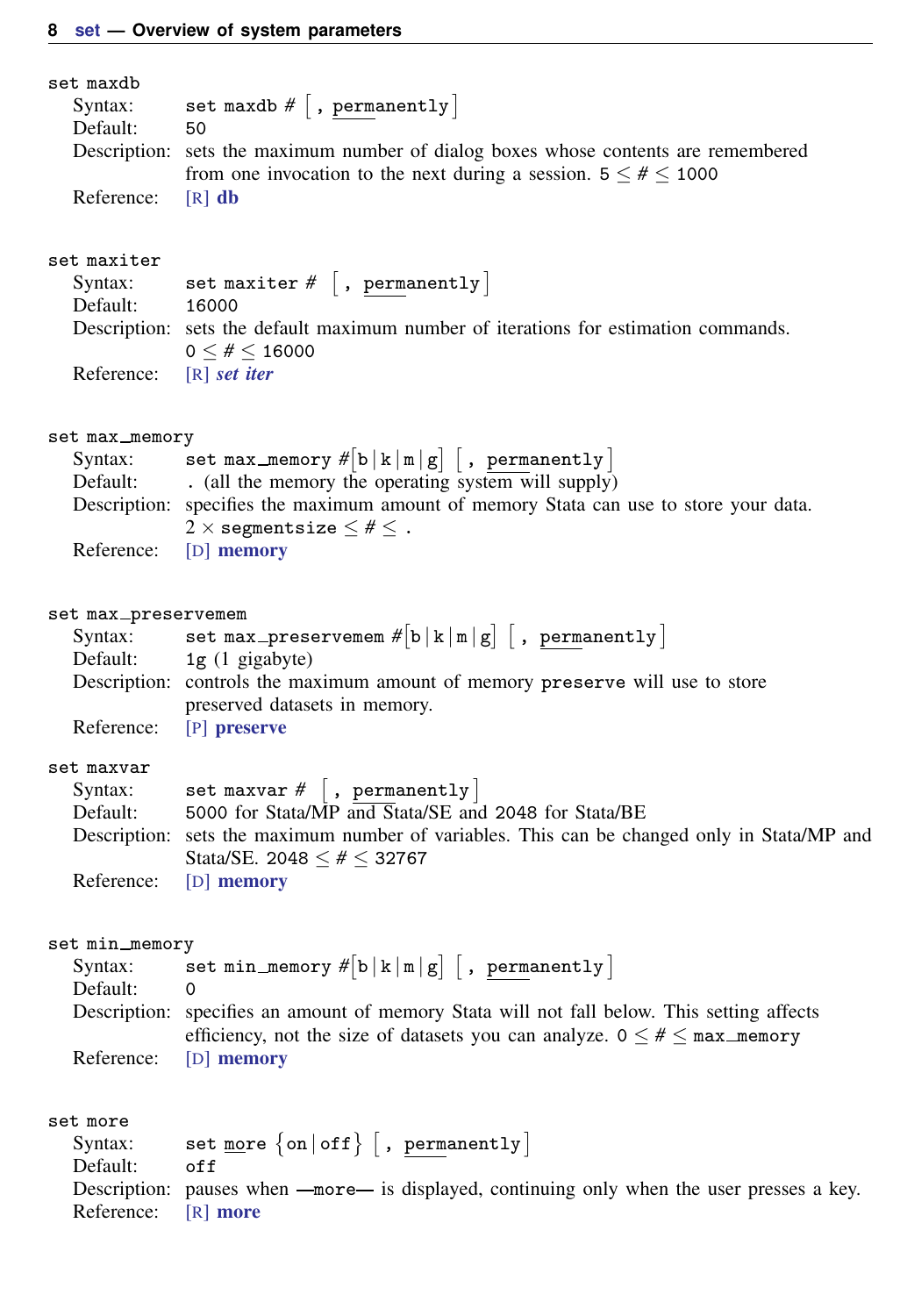| set niceness              |                                                                                                                                                                                                                                           |
|---------------------------|-------------------------------------------------------------------------------------------------------------------------------------------------------------------------------------------------------------------------------------------|
| Syntax:<br>Default:       | set niceness $#$ $\lceil$ , permanently $\rceil$<br>5                                                                                                                                                                                     |
|                           | Description: affects how soon Stata gives back unused segments to the operating system.<br>$0 \leq \# \leq 10$                                                                                                                            |
| Reference:                | [D] memory                                                                                                                                                                                                                                |
| set notifyuser (Mac only) |                                                                                                                                                                                                                                           |
| Syntax:<br>Default:       | set notifyuser $\{on   off\}$ , permanently<br>on                                                                                                                                                                                         |
|                           | Description: sets the default Notification Manager behavior in Stata.                                                                                                                                                                     |
| set obs                   |                                                                                                                                                                                                                                           |
| Syntax:<br>Default:       | set obs $#$<br>current number of observations                                                                                                                                                                                             |
|                           | Description: changes the number of observations in the current dataset. # must be at least<br>as large as the current number of observations. If there are variables in memory,<br>the values of all new observations are set to missing. |
| Reference:                | $[D]$ obs                                                                                                                                                                                                                                 |
| set odbcdriver            |                                                                                                                                                                                                                                           |
| Syntax:<br>Default:       | set odbcdriver $\{$ unicode $ $ ansi $\}$ $\lceil$ , permanently $\rceil$<br>unicode                                                                                                                                                      |
| Reference: [D] odbc       | Description: determines whether Unicode or ANSI is your ODBC driver.                                                                                                                                                                      |
|                           | set odbcmgr (Mac and Unix only)                                                                                                                                                                                                           |
| Syntax:<br>Default:       | set odbcmgr $\{i$ odbc $ $ unixodbc $ $ , permanently $ $<br>iodbc                                                                                                                                                                        |
| Reference:                | Description: determines whether iODBC or unixODBC is your ODBC driver manager.<br>$[D]$ odbc                                                                                                                                              |
| set output                |                                                                                                                                                                                                                                           |
| Syntax:<br>Default:       | set output $\{proc   inform   error \}$<br>proc                                                                                                                                                                                           |
|                           | Description: specifies the output to be displayed. proc means display all output; inform<br>suppresses procedure output but displays informative messages and error messages;                                                             |
| Reference:                | error suppresses all output except error messages. set output is seldom used.<br>$[P]$ quietly                                                                                                                                            |
| set pagesize<br>Syntax:   | set pagesize $#$                                                                                                                                                                                                                          |
| Default:                  | 2 less than the physical number of lines on the screen                                                                                                                                                                                    |
| Description:              | sets the number of lines between -- more- messages.                                                                                                                                                                                       |

Reference: [R] [more](https://www.stata.com/manuals/rmore.pdf#rmore)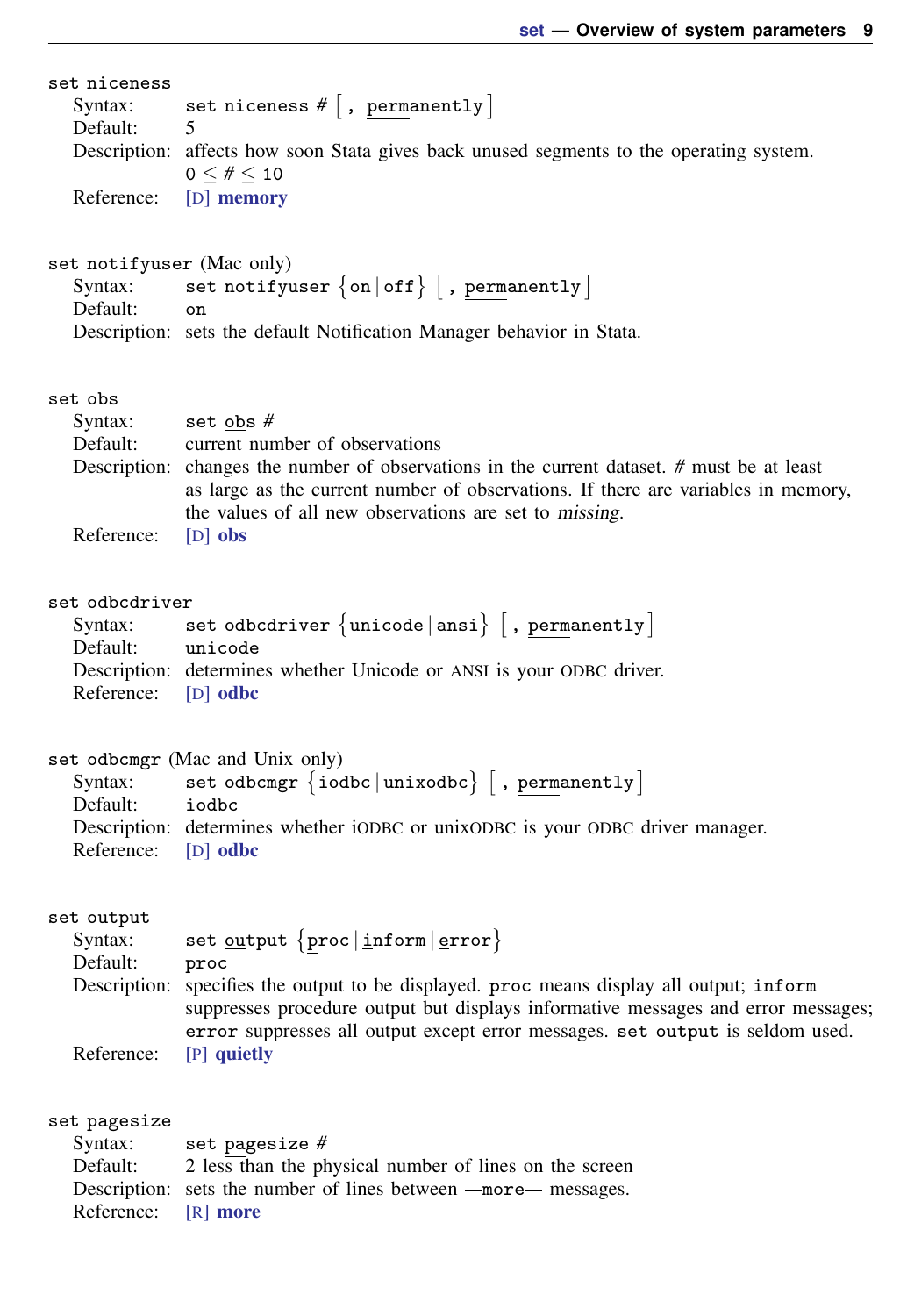#### set pformat

| Syntax: set pformat $\lfloor fmt \rfloor$ , permanently $\lfloor$              |
|--------------------------------------------------------------------------------|
| Description: specifies the output format of $p$ -values in coefficient tables. |
| <i>fmt</i> is a numerical format; see [D] <b>format</b> .                      |
| Reference: [R] set cformat                                                     |

#### set pinnable (Windows only)

```
Syntax: set pinnable \{\mathsf{on} \, | \, \mathsf{off}\} \, , permanently \,Default: on
```
Description: determines whether to enable the use of pinnable window characteristics for certain windows in Stata.

#### set playsnd (Mac only)

| Syntax:  | set playsnd $\{on off\}$ , permanently                                               |
|----------|--------------------------------------------------------------------------------------|
| Default: | on                                                                                   |
|          | Description: sets the sound behavior for the Notification Manager behavior in Stata. |

#### set printcolor

| Syntax:  | set printcolor $\{$ automatic   asis   gs1   gs2   gs3 }   , permanently |
|----------|--------------------------------------------------------------------------|
| Default: | automatic                                                                |
|          | Description: determines how colors are handled when graphs are printed.  |
|          | Reference: [G-2] set printcolor                                          |

#### set processors

Syntax: set processors *#* Description: sets the number of processors or cores that Stata/MP will use. The default is the number of processors available on the computer, or the number of processors allowed by Stata/MP's license, whichever is less.

#### set python\_exec

| Syntax: | set python_exec $p$ yexecutable $ $ , permanently $ $                                    |
|---------|------------------------------------------------------------------------------------------|
|         | Description: sets which version of Python to use.                                        |
|         | Reference: set python_exec is a synonym for python set exec; see [P] PyStata integration |

#### set python\_userpath

| Syntax:            | set python_userpath path $ path \ldots $ , permanently prepend                               |
|--------------------|----------------------------------------------------------------------------------------------|
|                    | Description: sets the user's own module search paths in addition to the system search paths. |
| Reference:         | set python_userpath is a synonym for python set userpath; see [P] PyStata                    |
| <i>integration</i> |                                                                                              |

#### set reventries

| Syntax: | set $reventries #  $ , permanently |  |  |  |
|---------|------------------------------------|--|--|--|
|---------|------------------------------------|--|--|--|

Default: 5000

Description: sets the number of scrollback lines available in the History window.  $5 < \# < 32000$ .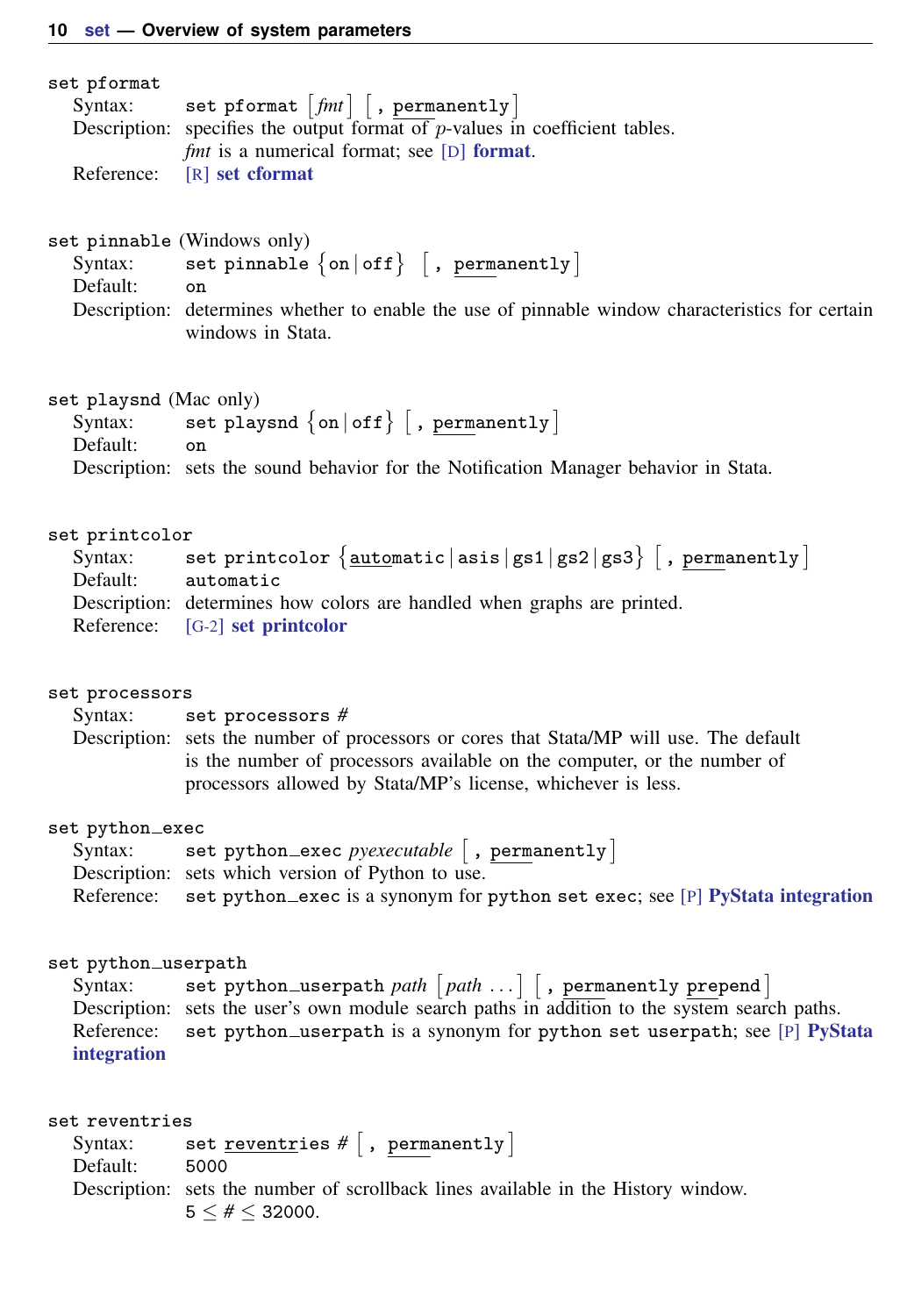|          | set revkeyboard (Mac only)                                                         |  |
|----------|------------------------------------------------------------------------------------|--|
| Syntax:  | set revkeyboard $\{ \texttt{on} \,   \, \texttt{off} \} \, \mid$ , permanently $ $ |  |
| Default: | Ωn                                                                                 |  |

Description: sets the keyboard navigation behavior for the History window. on indicates that you can use the keyboard to navigate and enter items from the History window into the Command window. off indicates that all keyboard input be directed at the Command window; items can be entered from the History window only by using the mouse.

#### set rmsg

| Syntax:                       | set $\texttt{rmsg}$ $\{\texttt{on}   \texttt{off} \}$ , permanently                              |
|-------------------------------|--------------------------------------------------------------------------------------------------|
| Default:                      | of f                                                                                             |
|                               | Description: indicates whether a return message telling the execution time is to be displayed at |
|                               | the completion of each command.                                                                  |
| Reference: $[P] \text{ rmsg}$ |                                                                                                  |

#### set rng

| Syntax:                  | set rng $\{default   mt64   mt64s   kiss32\}$                                         |
|--------------------------|---------------------------------------------------------------------------------------|
| Default:                 | default                                                                               |
|                          | Description: determines which random-number generator Stata's random-number functions |
|                          | and commands will use.                                                                |
| Reference: $[R]$ set rng |                                                                                       |

#### set rngstate

Syntax: set rngstate *statecode* Description: resets the state of the random-number generator to the value specified. Reference: [R] [set seed](https://www.stata.com/manuals/rsetseed.pdf#rsetseed)

#### set rngstream

| Syntax: $\qquad$ set rngstream #                                                    |
|-------------------------------------------------------------------------------------|
| Description: specifies the stream from which Stata's stream random-number generator |
| should draw random numbers.                                                         |
| Reference: [R] set rngstream                                                        |

#### set scheme

| Syntax:  | set scheme schemename $[$ , permanently $]$          |
|----------|------------------------------------------------------|
| Default: | s2color                                              |
|          | Description: determines the overall look for graphs. |
|          | Reference: [G-2] set scheme                          |

| Syntax:  | set scrollbufsize $#$                                                           |
|----------|---------------------------------------------------------------------------------|
| Default: | 200000                                                                          |
|          | Description: sets the scrollback buffer size, in bytes, for the Results window; |
|          | may be set between $10,000$ and $2,000,000$ .                                   |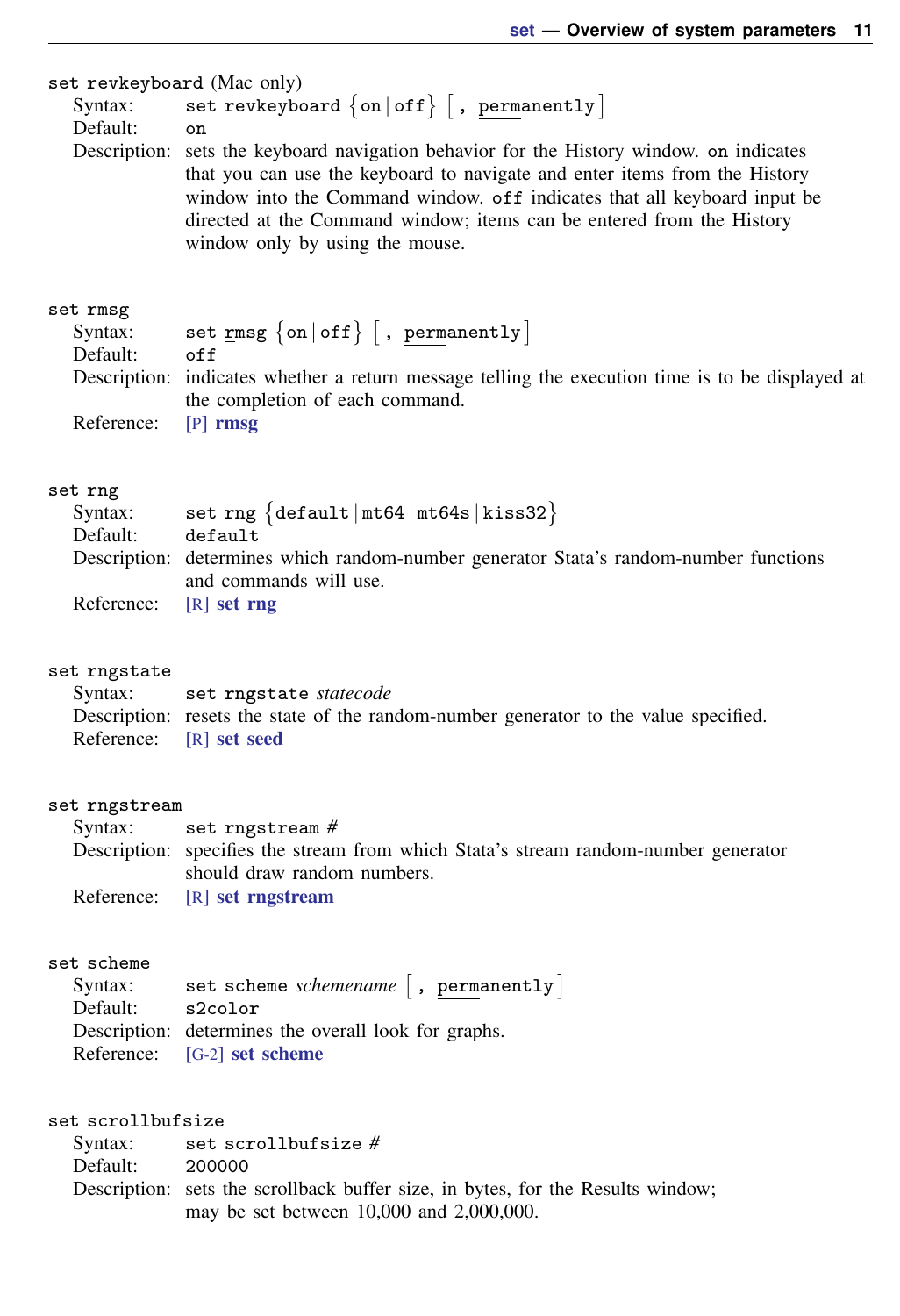#### set searchdefault

| U SEAICHUEIAUIU |                                                                                                                                                                                                                                                                                                                                   |
|-----------------|-----------------------------------------------------------------------------------------------------------------------------------------------------------------------------------------------------------------------------------------------------------------------------------------------------------------------------------|
| Syntax:         | set searchdefault $\{local   net   all\}$ , permanently                                                                                                                                                                                                                                                                           |
| Default:        | local                                                                                                                                                                                                                                                                                                                             |
|                 | Description: sets the default behavior of the search command, set search default local<br>restricts search to use only Stata's keyword database. set searchdefault net<br>restricts search to searching only the Internet. set searchdefault all<br>indicates that both the keyword database and the Internet are to be searched. |
| Reference:      | $[R]$ search                                                                                                                                                                                                                                                                                                                      |

#### set seed

| Syntax:  | set seed $#$                                                               |
|----------|----------------------------------------------------------------------------|
| Default: | 123456789                                                                  |
|          | Description: specifies initial value of the random-number seed used by the |
|          | random-number functions, such as runiform() and rnormal().                 |
|          | Reference: [R] set seed                                                    |

#### set segmentsize

| Syntax:    | set segmentsize $\#\left[\mathbf{b} \, \, \mathbf{k} \, \, \mathbf{m} \, \, \mathbf{g}\right]$ , permanently |
|------------|--------------------------------------------------------------------------------------------------------------|
| Default:   | 32m for 64-bit machines                                                                                      |
|            | Description: Stata allocates memory for data in units of segment size. This setting changes the              |
|            | amount of memory in a single segment.                                                                        |
|            | $1m \leq # \leq 32g$ for 64-bit machines                                                                     |
| Reference: | $[D]$ memory                                                                                                 |

### set sformat

| Syntax: set sformat $\lfloor fmt \rfloor$ , permanently                            |
|------------------------------------------------------------------------------------|
| Description: specifies the output format of test statistics in coefficient tables. |
| <i>fmt</i> is a numerical format; see [D] <b>format</b> .                          |
| Reference: [R] set cformat                                                         |

#### set showbaselevels

| Syntax: | set showbaselevels $\{$ on $ $ of $f$   all $\}$  , permanently                                  |
|---------|--------------------------------------------------------------------------------------------------|
|         | Description: specifies whether to display base levels of factor variables and their interactions |
|         | in coefficient tables.                                                                           |
|         | Reference: [R] set showbaselevels                                                                |

## set showemptycells

| Syntax: | set showemptycells $\{ \text{ on }  \text{ off } \}$ , permanently           |  |
|---------|------------------------------------------------------------------------------|--|
|         | Description: specifies whether to display empty cells in coefficient tables. |  |
|         | Reference: [R] set showbaselevels                                            |  |

#### set showomitted

| Syntax: | set showomitted $\{$ on $ $ off $\}$  , permanently                                   |
|---------|---------------------------------------------------------------------------------------|
|         | Description: specifies whether to display omitted coefficients in coefficient tables. |
|         | Reference: [R] set showbaselevels                                                     |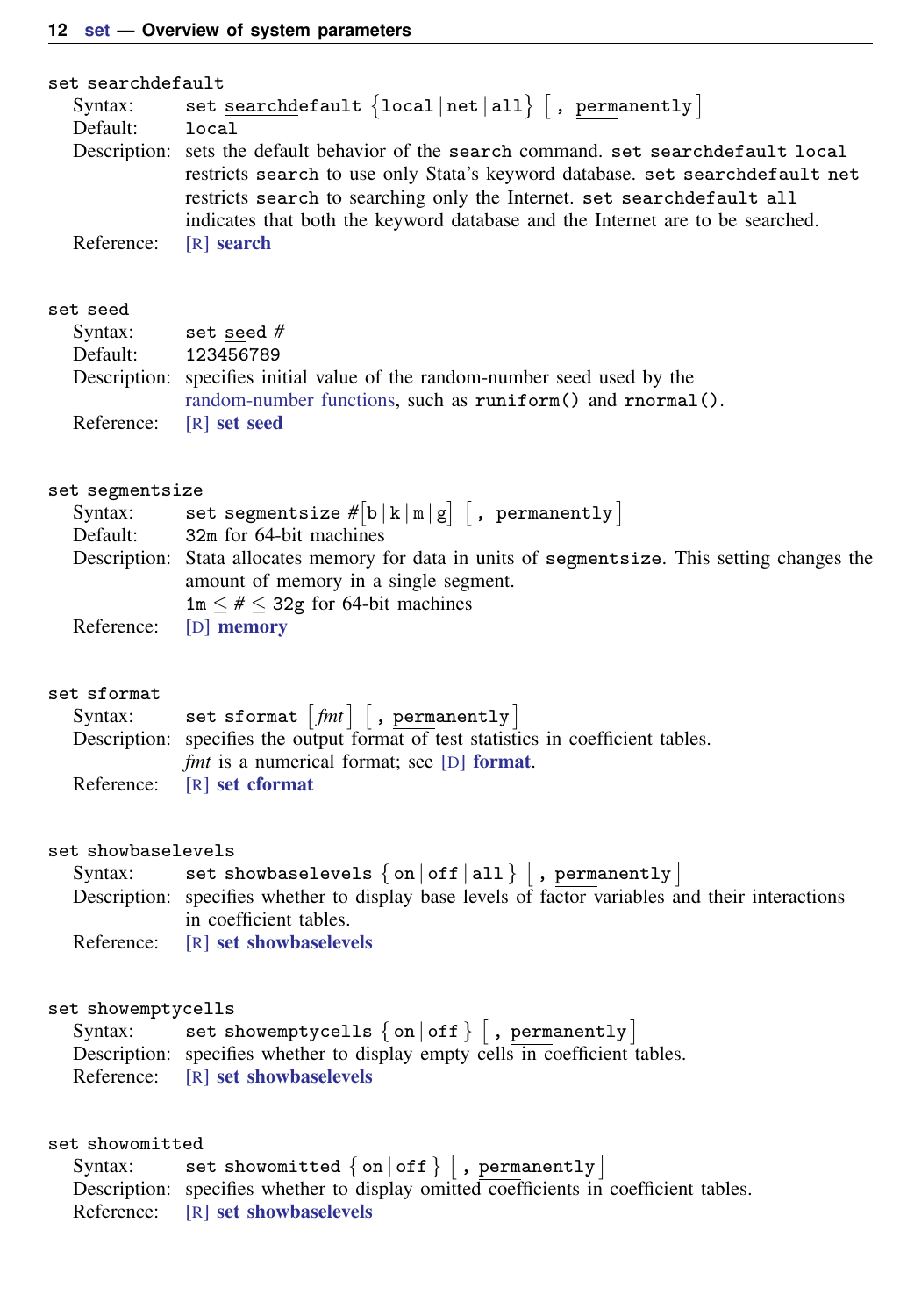set smoothfonts (Mac only) Syntax: set <u>smoothf</u>onts  $\{ \texttt{on} \, | \, \texttt{off} \}$ Default: on

Description: determines whether to use font smoothing (antialiased text) in the Results, Viewer, and Data Editor windows.

#### set sortmethod

| Syntax:  | set sortmethod $\{default   { \text{for} }   { \text{qsort} } \}$                       |
|----------|-----------------------------------------------------------------------------------------|
| Default: | default                                                                                 |
|          | Description: determines which sorting method will be used by sort, gsort, and any other |
|          | commands that use sorting as part of their computation.                                 |
|          | Reference: [P] set sortmethod                                                           |

#### set sortrngstate

| Syntax:    | set sortrngstate $#$                                                                            |
|------------|-------------------------------------------------------------------------------------------------|
| Default:   | 1001XZA112210f4b16c1cb10507a1f38cb440c40003c9a83566fa1201b69                                    |
|            | Description: specifies the initial value of the state used for the random-number generator that |
|            | randomizes data before they are sorted. This value is used by sort, g sort, and                 |
|            | any other commands that use sorting as part of their computation.                               |
| Reference: | [P] set sortrngstate                                                                            |

set table\_style

| Syntax:  | set table_style $\{table   style\}$ , permanently $ $                     |
|----------|---------------------------------------------------------------------------|
| Default: | table                                                                     |
|          | Description: controls the default styles used in tables created by table. |
|          | Reference: [TABLES] set table_style                                       |

#### set trace

|                      | Syntax: set $\text{trace} \{ \text{on}   \text{off} \}$                           |
|----------------------|-----------------------------------------------------------------------------------|
| Default:             | off                                                                               |
|                      | Description: determines whether to trace the execution of programs for debugging. |
| Reference: [P] trace |                                                                                   |

#### set tracedepth

| set tracedepth $#$                                                                                                                                      |
|---------------------------------------------------------------------------------------------------------------------------------------------------------|
| 32000 (equivalent to $\infty$ )                                                                                                                         |
| Description: if trace is set on, traces execution of programs and nested programs up to                                                                 |
| tracedepth. For example, if tracedepth is 2, the current program and any<br>subroutine called would be traced, but subroutines of subroutines would not |
| be traced.                                                                                                                                              |
| $[P]$ trace                                                                                                                                             |
|                                                                                                                                                         |

#### set traceexpand

| Syntax:  | set $\texttt{traceexpand}\; \{\texttt{on} \,   \, \texttt{off} \}$ $\; \;   \;$ , permanently $\;   \;$ |  |  |
|----------|---------------------------------------------------------------------------------------------------------|--|--|
| Default: | on                                                                                                      |  |  |

- Description: if trace is set on, shows lines both before and after macro expansion. If traceexpand is set off, only the line before macro expansion is shown.<br>[P] trace
- Reference: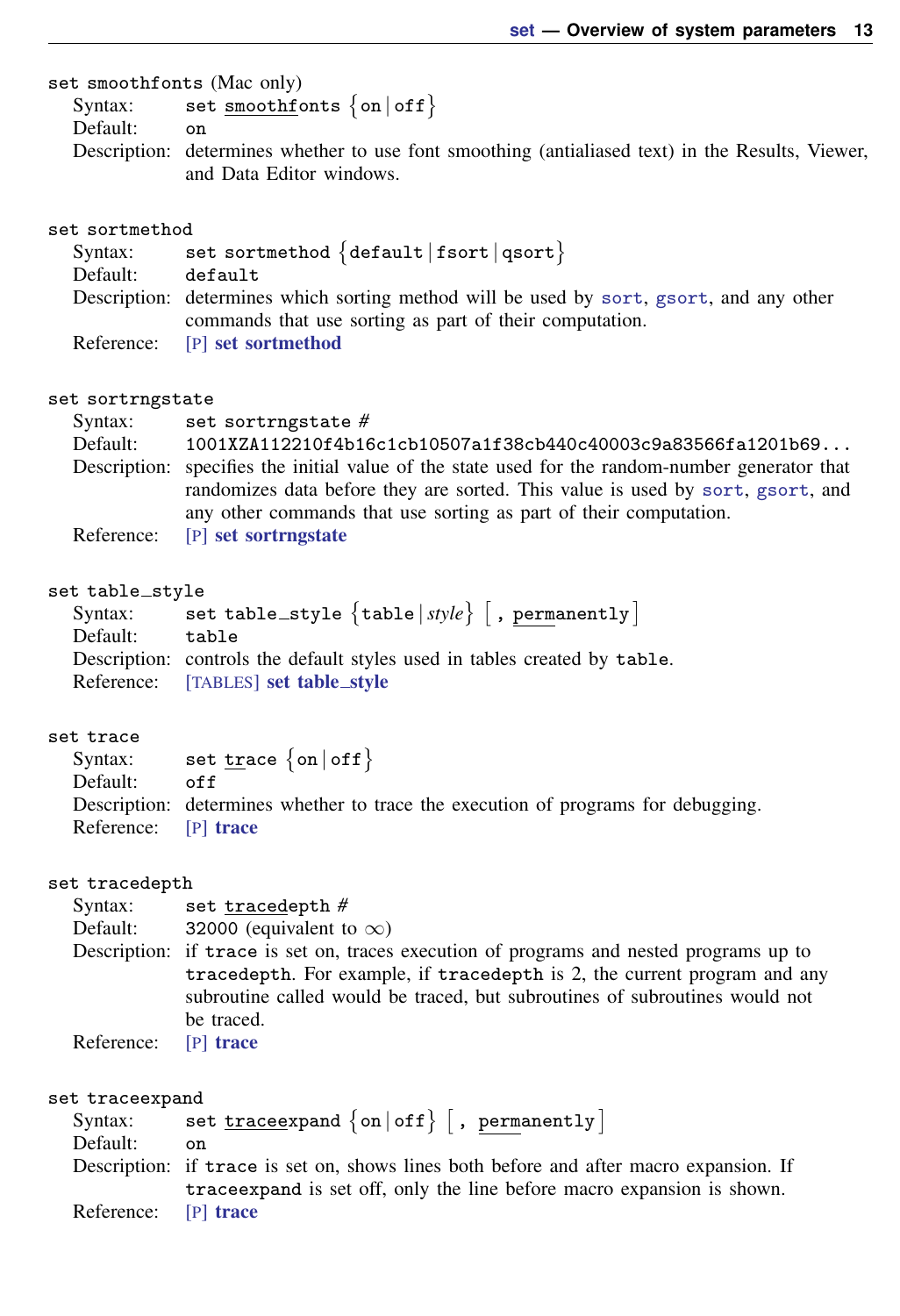| set tracehilite                            |                                                                                                                                                                                                                          |  |
|--------------------------------------------|--------------------------------------------------------------------------------------------------------------------------------------------------------------------------------------------------------------------------|--|
| Syntax:                                    | set <i>tracehilite "pattern"</i> [, word]                                                                                                                                                                                |  |
| Default:                                   | $\mathbf{H}$<br>Description: highlights <i>pattern</i> in the trace output.                                                                                                                                              |  |
| Reference:                                 | $[P]$ trace                                                                                                                                                                                                              |  |
|                                            |                                                                                                                                                                                                                          |  |
| set traceindent                            |                                                                                                                                                                                                                          |  |
| Syntax:<br>Default:                        | set $\texttt{traceindent}$ {on   off }  , permanently ]<br>on                                                                                                                                                            |  |
|                                            | Description: if trace is set on, indents displayed lines according to their nesting level. The<br>lines of the main program are not indented. Two spaces of indentation are used for<br>each level of nested subroutine. |  |
| Reference:                                 | $[P]$ trace                                                                                                                                                                                                              |  |
|                                            |                                                                                                                                                                                                                          |  |
| set tracenumber<br>Syntax:                 | set $\texttt{trace number } \{\texttt{on}   \texttt{off} \}$ , permanently                                                                                                                                               |  |
| Default:                                   | off                                                                                                                                                                                                                      |  |
|                                            | Description: if trace is set on, shows the nesting level numerically in front of the line.<br>Lines of the main program are preceded by 01, lines of subroutines called by the<br>main program are preceded by 02, etc.  |  |
| Reference:                                 | $[P]$ trace                                                                                                                                                                                                              |  |
|                                            |                                                                                                                                                                                                                          |  |
| set tracesep<br>Syntax:                    | set $\texttt{tracesep}$ {on   off}  , permanently                                                                                                                                                                        |  |
| Default:                                   | on                                                                                                                                                                                                                       |  |
|                                            | Description: if trace is set on, displays a horizontal separator line that displays the name<br>of the subroutine whenever a subroutine is called or exits.                                                              |  |
| Reference:                                 | $[P]$ trace                                                                                                                                                                                                              |  |
|                                            |                                                                                                                                                                                                                          |  |
| set type                                   | set type ${f$ loat   double $}$ $\begin{bmatrix} , &$ permanently $ \end{bmatrix}$                                                                                                                                       |  |
| Syntax:<br>Default:                        | float                                                                                                                                                                                                                    |  |
|                                            | Description: specifies the default storage type assigned to new variables.                                                                                                                                               |  |
| Reference:                                 | [D] generate                                                                                                                                                                                                             |  |
| set update_interval (Mac and Windows only) |                                                                                                                                                                                                                          |  |
| Syntax:                                    | set update_interval $#$                                                                                                                                                                                                  |  |
| Default:                                   | 7                                                                                                                                                                                                                        |  |
|                                            | Description: sets the number of days to elapse before performing the next automatic<br>update query.                                                                                                                     |  |
| Reference:                                 | $[R]$ update                                                                                                                                                                                                             |  |
|                                            |                                                                                                                                                                                                                          |  |
| Syntax:                                    | set update_prompt (Mac and Windows only)<br>set update_prompt $\{on   off\}$                                                                                                                                             |  |
| Default:                                   | on                                                                                                                                                                                                                       |  |
|                                            | Description: determines whether a dialog is to be displayed before performing an automatic                                                                                                                               |  |
| Reference:                                 | update query. There is no permanently option because permanently is implied.<br>$[R]$ update                                                                                                                             |  |